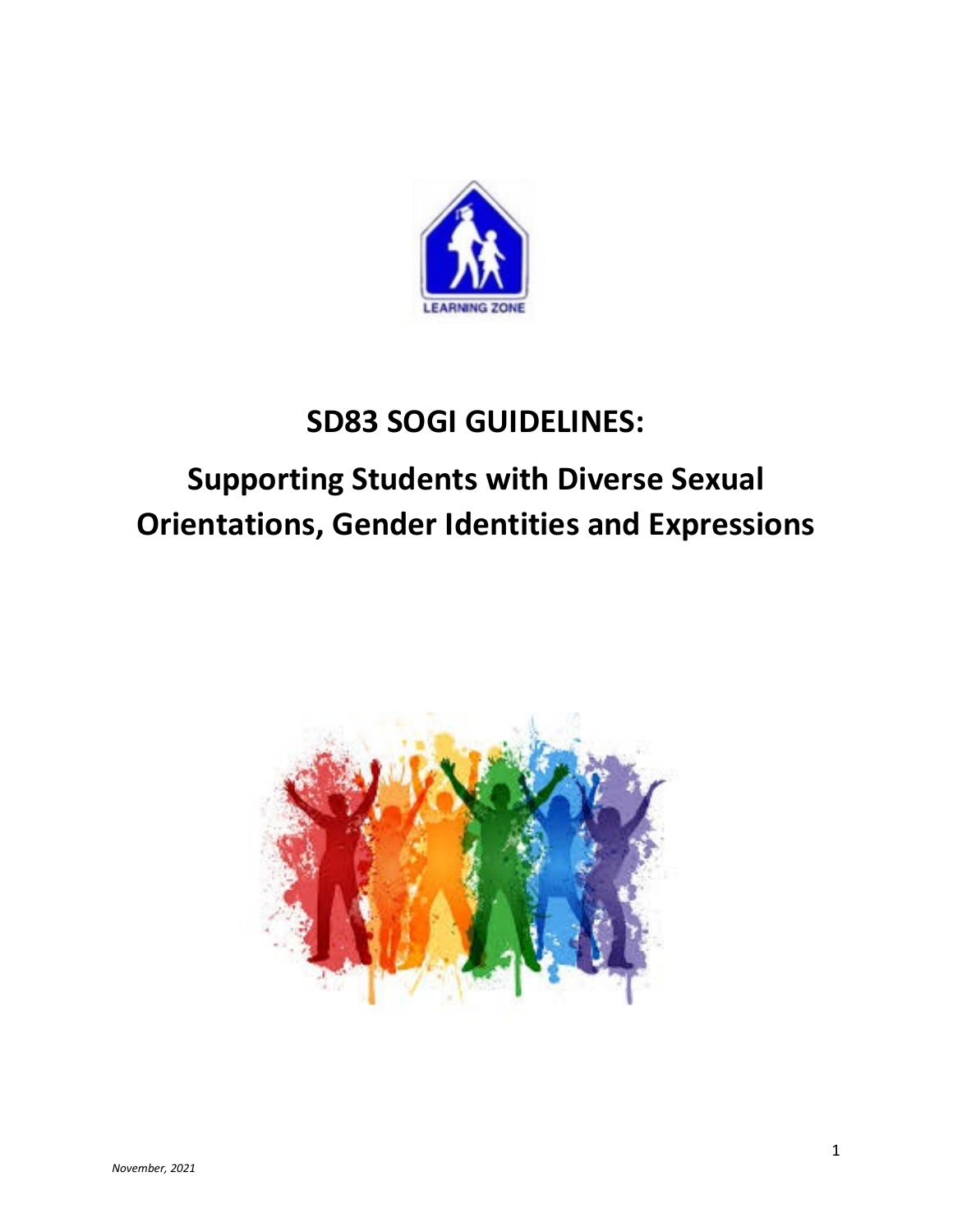# **Table of Contents**

|                                                                                | <b>Goals and Best Practices</b>                          | 3  |
|--------------------------------------------------------------------------------|----------------------------------------------------------|----|
|                                                                                | Board Policy 121: Sexual Orientation and Gender Identity | 4  |
|                                                                                | <b>School Staff Roles and Responsibilities</b>           | 6  |
|                                                                                | <b>General Guidelines</b>                                | 7  |
|                                                                                | 1. Support the Student's Process                         |    |
|                                                                                | 2. Privacy and Confidentiality                           | 8  |
|                                                                                | 3. Names and pronouns                                    | 9  |
|                                                                                | 4. Clothing and appearance                               | 9  |
|                                                                                | 5. Activities that Sort Students by Gender               | 10 |
|                                                                                | 6. School field Trips                                    | 11 |
|                                                                                | 7. Washrooms/Change rooms                                | 12 |
| Checklist for Creating a Supportive School Environment for 2SLGBTQIA+ Students |                                                          | 13 |
| <b>Glossary of Terms</b>                                                       |                                                          | 14 |
| Resources                                                                      |                                                          | 16 |
| References                                                                     |                                                          | 18 |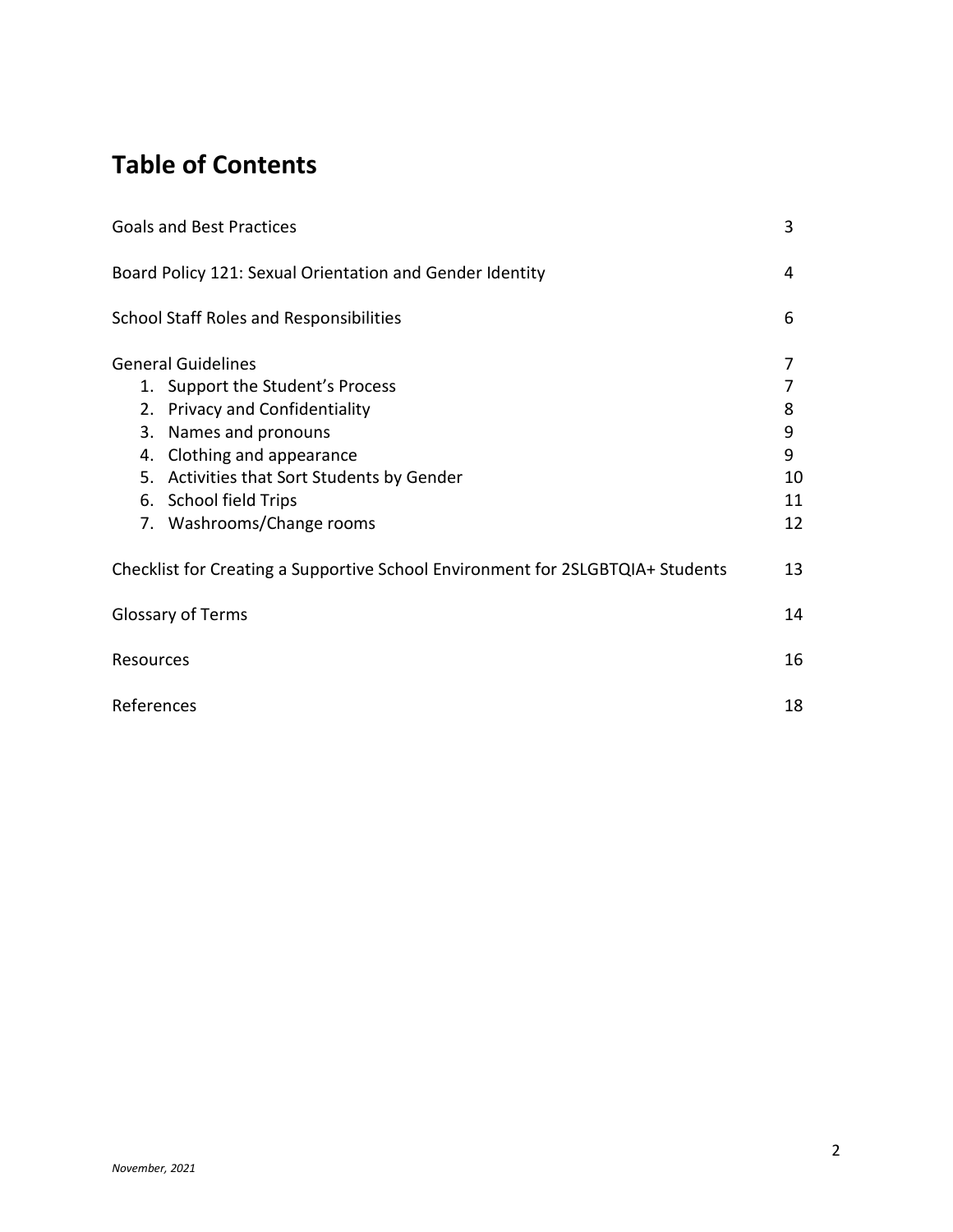# **GOALS FOR SOGI INCLUSIVE EDUCATION:**

- **1. Visibility:** The diversity of sexual orientations, gender identities and expressions are recognized and valued.
- 2. **Protection:** The dignity of all people across the sexual orientation and gender identity (SOGI) spectra is intended to be preserved, as well as protected from harm.
- **3. Inclusion:** Equitable treatment and inclusion are a reality for people of all sexual orientations, gender identities and expressions.

### **BEST PRACTICES:**

Policies and procedures that explicitly reference SOGI have been proven to reduce discrimination, suicidal ideation and suicide attempts for all students. The purpose of this document is to share best practices for creating more inclusive environments for all students. These best practices are informed by current research and jurisdictional scans as effective in promoting learning environments that are welcoming and inclusive for all members of the school community.

1. Common Language (Definitions/Terms)

Every party involved will be well-informed and equipped with appropriate and respectful language. Any set of terms should acknowledge that language is ever evolving and that the individual is always the expert on how they may identify and on what language or terms they consider respectful and inclusive of themselves.

2. Safety/Anti-Harassment

Proactive and reactive measures that ensure students and staff are protected from bullying, discrimination, harassment and violence based on their sexual orientation and gender identity or expression. For example, explicit Codes of Conduct.

3. Self-Identification

Students have the right to self-identification, which includes the name by which they wish to be addressed and their pronouns that correspond to their gender identity.

4. Confidentiality and Privacy

Students have the right to confidentiality of their official and/or preferred sex, gender, and name. In class: Staff will not expose sexual orientation, gender identity, and/or gender expression of students.

5. Dress

Students may express their gender identity or gender expression through what they wear to school. A dress code should be as all inclusive as possible.

6. Gender Integrated and Inclusive Activities

Schools will focus on integrated and inclusive activities. Where gender segregated activities continue to exist, students will have the option to be included in the group that corresponds to their gender identity or the group in which they would like to participate.

7. Educator Training

Staff are supported with professional learning opportunities to develop a broader understanding of SOGI curriculum and the impact on students. Training should allow staff to appropriately deliver the curriculum, handle discrimination, and support individual needs.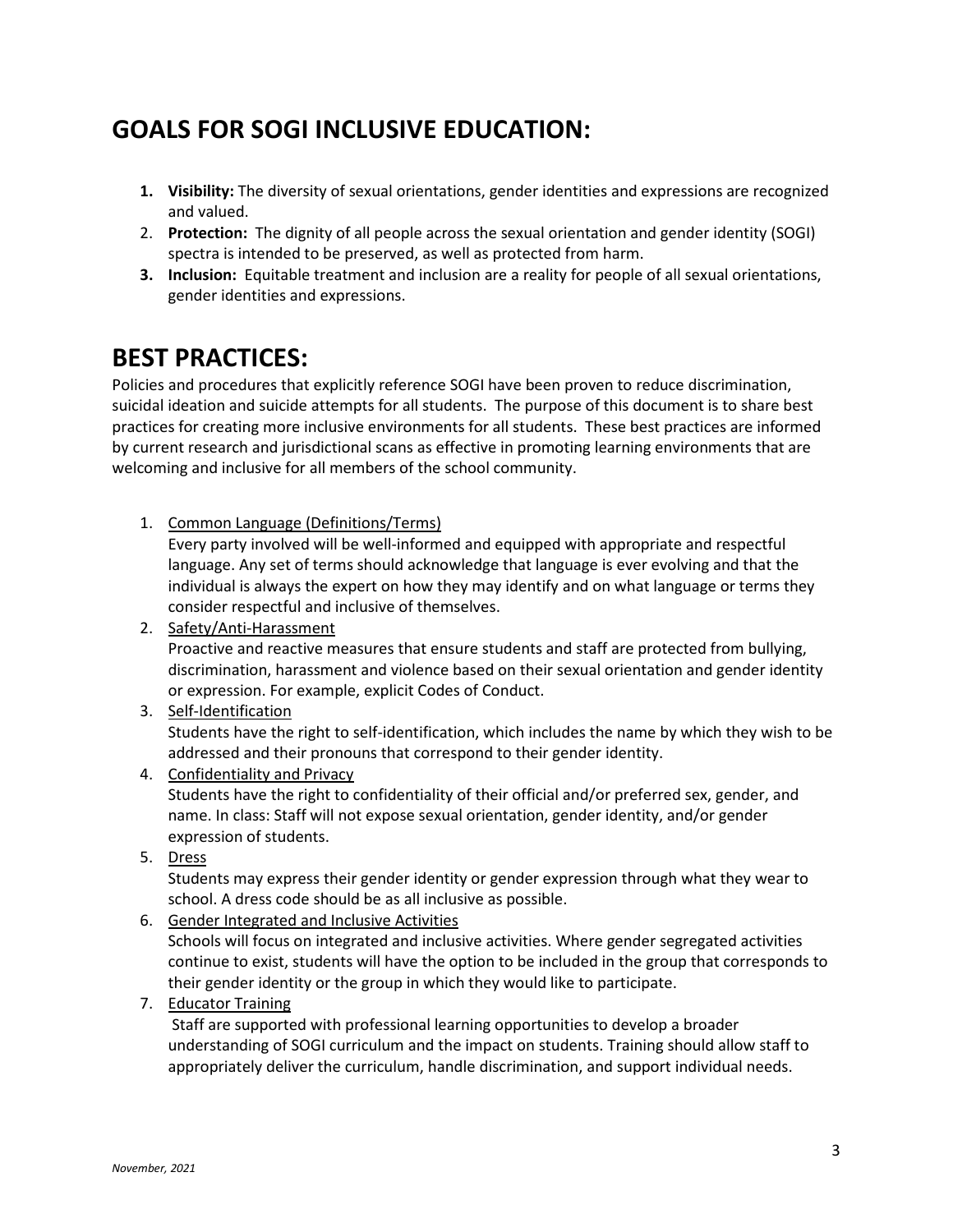#### 8. Inclusive Learning

Classroom materials and activities contain positive images and accurate information about sexual and/or gender diversity, SOGI history and culture which reflects accomplishments and contributions of transgender and gender diverse people.

- 9. Facilities Individuals may choose to use washrooms and change rooms that match their gender identity, including non-gendered or gender-neutral washrooms and changerooms.
- 10. Inclusive Extra-Curricular Activities Students will be included and accommodated for in all extra-curricular activities regardless of their sexual orientation or gender identity/expression, including support to set up a Gender Sexuality Alliance.

"With higher levels of discrimination and bullying, and a lower level of family, school and community support, LGBTQ youth face higher risks for significant health challenges, including suicidal thoughts and attempts, and problem substance use. However, when LGBTQ youth experience safe and supportive schools and families, they are much less likely to report these health challenges."

*-Saewyc et. al. (2016)*

# **BOARD POLICY 121: SEXUAL ORIENTATION AND GENDER IDENTITY**

The Board of Education of School District No. 83 (North Okanagan-Shuswap) is committed to establishing and maintaining a safe and positive learning environment for all members of the school community (including students, parents, teachers, support staff and anyone involved with the district) who identify as members of a sexual minority, are questioning their sexual orientation or gender identity, or who are two-spirit persons. This policy is established with the intent and recognition that public schools need to be safe for everyone.

The Board recognizes and values the diversity found within the district and recognizes that individuals who are members of a sexual minority face a unique set of challenges within our schools. Specifically, any homophobic and gender-based comments, discrimination, and bullying are demeaning to all regardless of their actual or perceived sexual orientation.

Individuals who are dealing with or those perceived to be dealing with issues of sexual orientation or gender identity, are frequently targets of discrimination, harassment, physical and sexual violence, and /or social and emotional isolation. Any form of discrimination, intimidation, or harassment against any person based on gender/gender identity or sexual orientation/perceived sexual orientation is prohibited.

This policy and guidelines apply to the behaviour of all members of the school community including students, parents, teachers, support staff and anyone involved with the district. Resolution to complaints to school authorities arising from this policy should be resolved in a respectful and restorative manner, providing education and the opportunity for all impacted to move forward in a positive manner.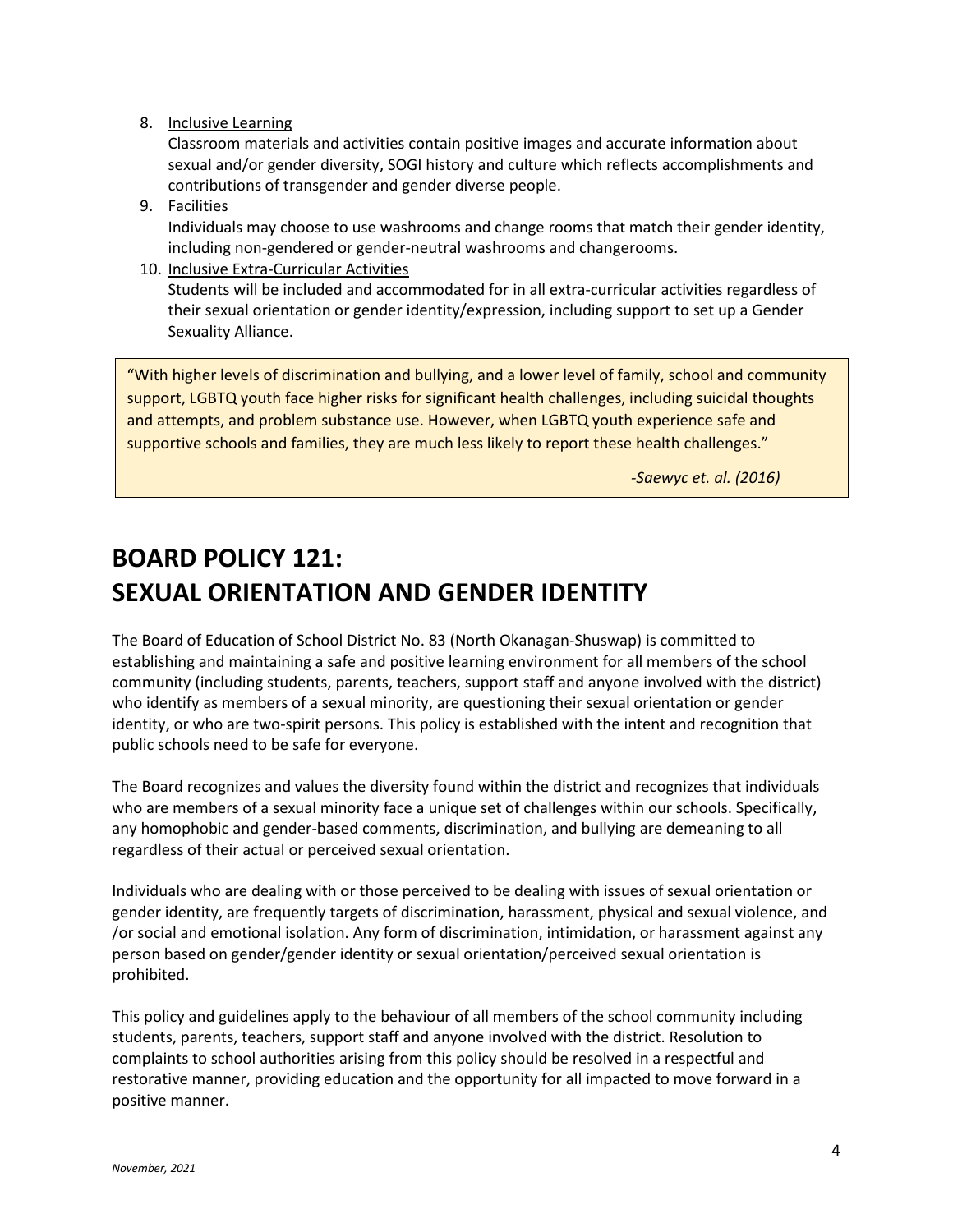#### Guidelines:

- 1. The District Code of Conduct requires that appropriate behaviours and attitudes should be reflected in classroom instruction and modeled by adults in the school learning and work environments, and that students are expected to exhibit behaviour that enables all to participate effectively in the educational community.
- 2. Any language or behaviour that deliberately degrades, denigrates, incites hatred, prejudice, discrimination, or harassment towards individuals on the basis of their real or perceived sexual orientation or gender identification will not be tolerated. Schools shall include the prohibition of such language and behaviour in their students' codes of conduct.
- 3. All employees have an obligation to intervene in any interaction involving the use of labels and slurs, and behaviours regardless of the speaker's intentions, and to convey that such comments are against Board policy and will not be tolerated in the educational community. The Safe, Caring and Orderly schools mandate of the Province of British Columbia requires that schools strive to "develop positive, welcoming school cultures and are committed to fostering optimal environments for learning". All schools must be consistently active in promoting a positive and welcoming culture and take specific action in order to promote the establishment of this culture for all, and specifically for individuals dealing with or perceived to be dealing with issues of sexual orientation or gender identity. School staff will ensure student safety by maintaining confidentiality and provide support as directed by the student.
- 4. All school and district counselors employed by the Board shall be educated in the knowledge and skills required to deal with sexual orientation and gender identity issues. School and district counselors shall be informed and be familiar with all policies with respect to the requirements of the federal and provincial human rights provisions and school district policy with regard to sexual orientation and gender identity issues.
- 5. Where students request and where staff are willing to volunteer their time, "Gender Sexuality Alliance" clubs (GSAs) will be encouraged in all SD83 schools. All students will be welcome at these teacher-sponsored clubs.

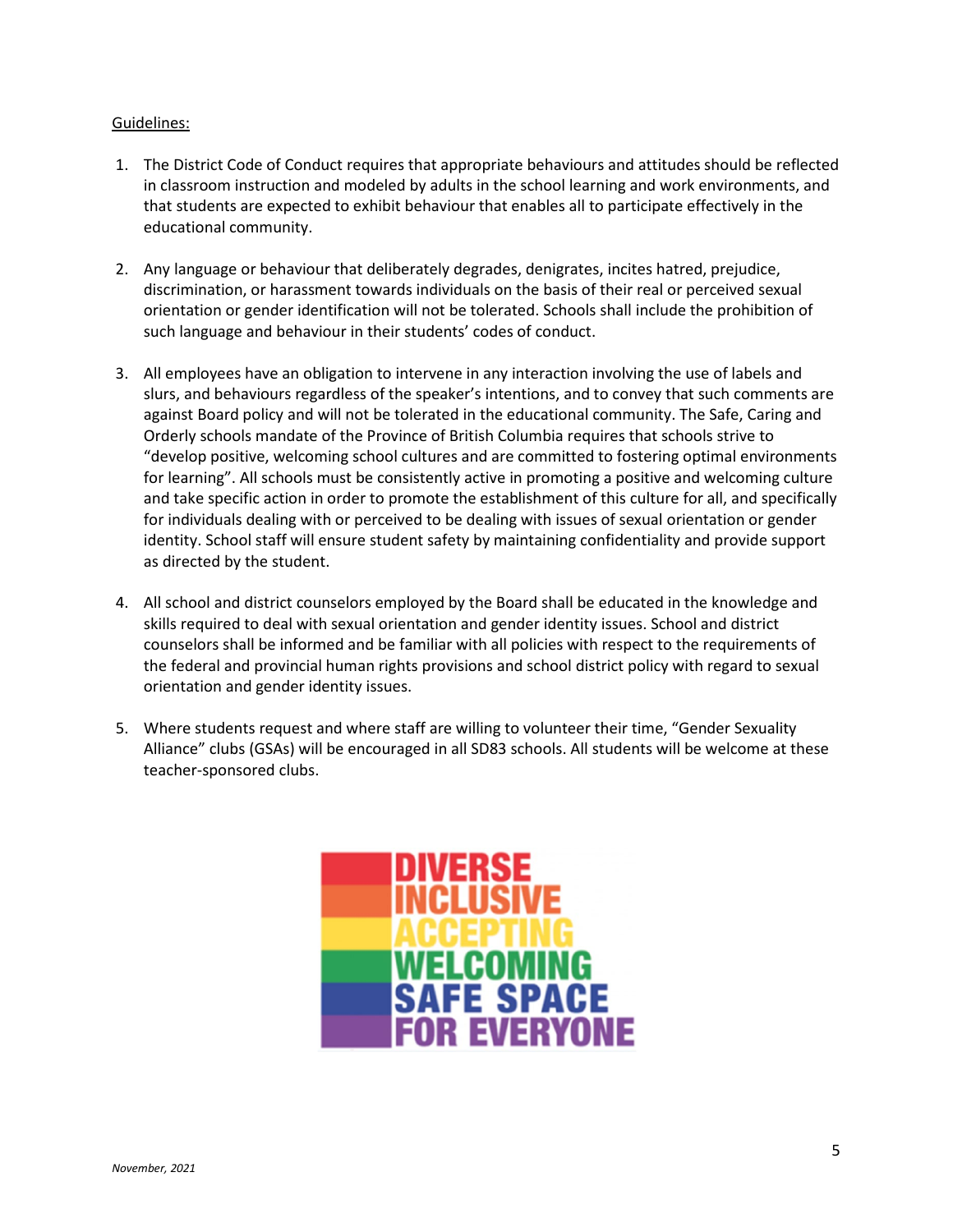# **SCHOOL STAFF ROLES AND RESPONSIBILITIES**

Findings from *Every Class in Every School First National Climate Survey on Homophobia, Biphobia,* and *Transphobia in Canadian Schools* (Taylor et al. 2011) indicate that trans and gender non-conforming students do not feel safe and welcome at school:

- 74% of trans students, 55% of sexual minority students, and 26% of non-LGBTQ students reported having been verbally harassed about their gender expression.
- 90% of trans youth hear transphobic comments daily or weekly from other students.

Every person plays an important role and has a responsibility to model respect, understanding, and support for diversity in the working and learning environment.

#### **Schools are responsible for:**

Appointing at least one SOGI School Lead to be a safe contact who can act as a resource for staff and students.

#### **Staff are responsible for:**

• Respecting the rights of all students with regards to their sexual orientation, gender identity and gender expression.

• Ensuring the safety of all students by making expectations for language and behaviour explicit, and directly addressing discrimination and harassment.

• Educating themselves about SOGI-inclusive school practices using research-based materials (see resources section of this guide).

• Utilizing classroom curriculum and resources that positively and accurately represent 2SLGBT2QIA+, fluid, and non-binary people and improve understanding of diverse gender identities and gender expressions. Heteronormality must be balanced by students seeing their realities reflected in their learning opportunities.

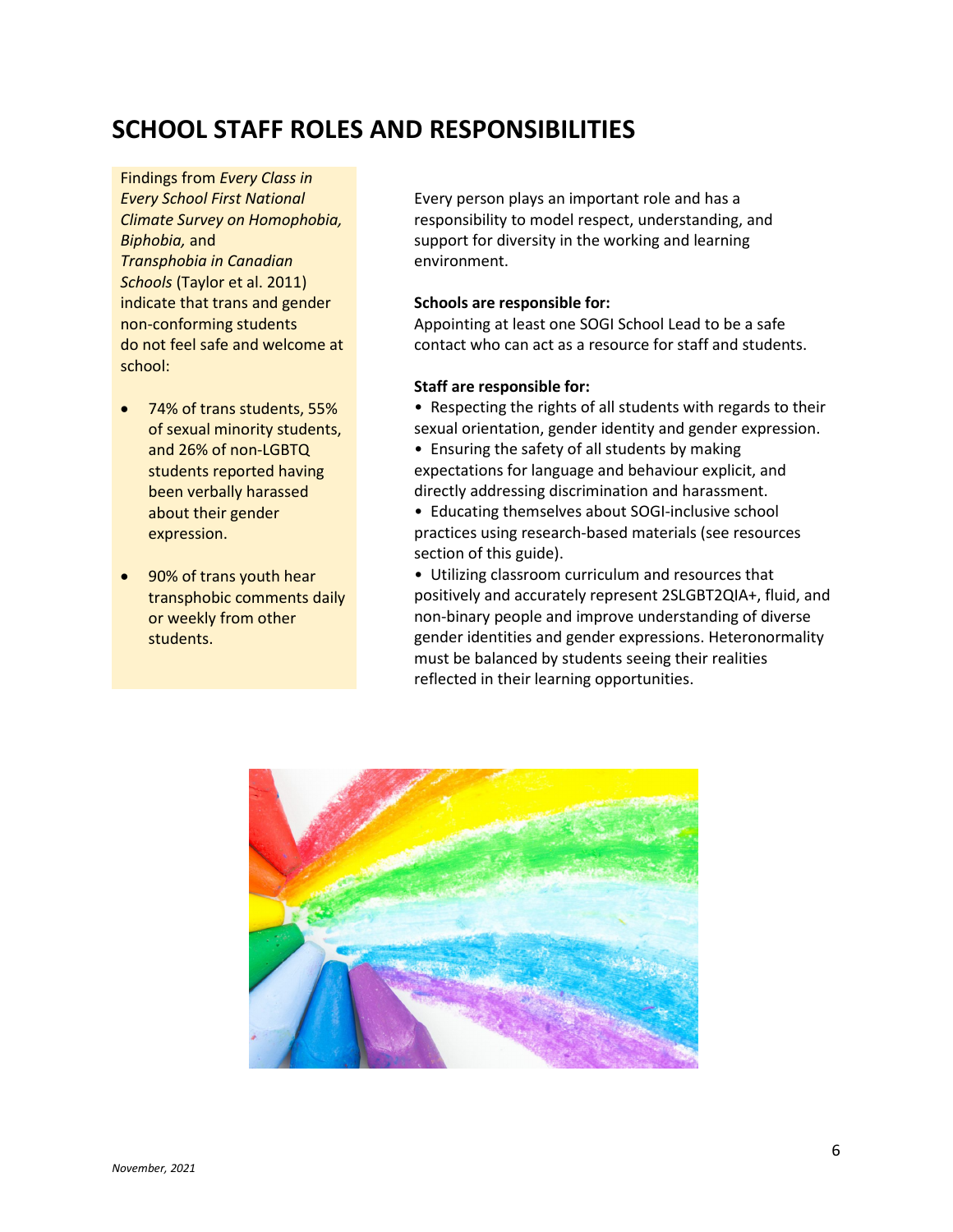### **GENERAL GUIDELINES**

School District No. 83 (North Okanagan -Shuswap) results of the *2018 B.C. Adolescent Health Survey* from the McCreary Center Society*:*

A snapshot of the percentage of students who access school staff for support:

- 55% ask teachers for help;
- 11% ask Indigenous Education Worker for help;
- 28% ask school counsellors for help;
- 25% ask other school staff for help.

#### **1. Support the Student's Process:**

2SLGBTQIA+ students are unique and have varying needs. Requests for support are to be addressed on a case-by-case basis by a School Support Team comprised of a school principal/vice-principal, school counsellor, and/or staff members with whom the student feels comfortable. Supports that work for one student may not work for another and additional accommodations not included in these guidelines may be necessary to address a student's particular concerns. Students who are questioning their gender identity usually approach someone they trust first; they should be referred to a counselor or other appropriate professional if they require additional support.

The School Support Team will:

- Respect the student's right to selfidentification with regards to their sexual orientation, gender identity and expression;
- Listen to the needs and concerns of the student in order to identify appropriate supports;

"The most important task for schools is to provide a safe, nurturing, non-violent atmosphere in which to learn, to grow, and to develop for all students, inclusive of all gender identities."

*-Public Health Agency of Canada*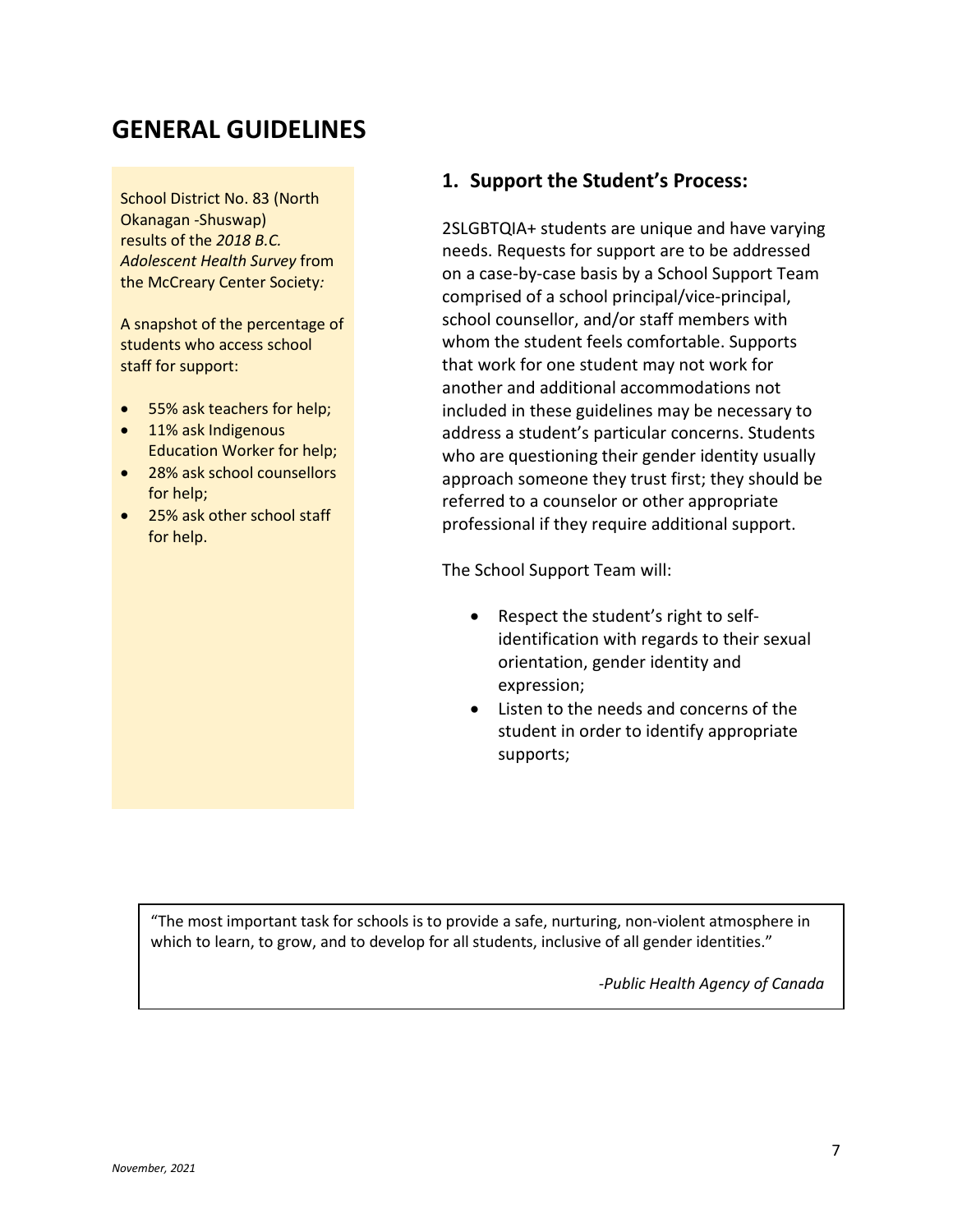Confidentiality is a major concern for many youth who may be questioning their sexual orientation, have concerns for their safety, and/or are afraid of their parents'/caregivers' potential reaction to disclosure.

 *-Public Health Canada*



Class lists: Teachers should ensure class lists are printed with usual first name and with preferred gender (if a gender identification is required).

TOC Notes: Ensure a current class list is provided that includes preferred names and pronouns used by students.

### **2. Ensure the Student's Privacy and Confidentiality**

Students' rights to discuss and express their sexual orientation and gender identity and/or gender expression openly and to decide when, with whom, and how much private information to share will be respected.

Sexual Orientation and Gender identity is personal and confidential information, and it is up to the student to decide when and with whom they will share this information. It is important for school staff to respect the student's right to confidentiality; our primary concern is to ensure student safety, both at school and at home. While it is not the educator's role to inform parents/guardians, students are encouraged to discuss their sexual orientation and gender identity with their parents/guardians if they feel comfortable doing so. Students may also ask for school staff support them in a conversation with their parents/guardians. Please respect the student's privacy by not asking personal questions about their gender identity, sexual orientation, transition, medical care, etc.

Some 2SLGBTQIA+ youth may not be "out" beyond the school community and may choose to express themselves differently outside of school. When communicating with a parent/guardian, use the student's legal name and gender identity unless you have permission from the student to do otherwise. This includes phone calls, and letters, report cards, and forms sent home.

MyEdBC: Ensure school photos are current, especially if the photo does not reflect the student's gender. School clerical staff can assist in changing or removing a student's photo.

Report Cards: Must contain the student's legal name(s) as the report card is a legal document. However, the student's usual name may be used in the comments. It is recommended to use the students legal name with the usual name in brackets (i.e*. Jonathon (Joan) is able to…*).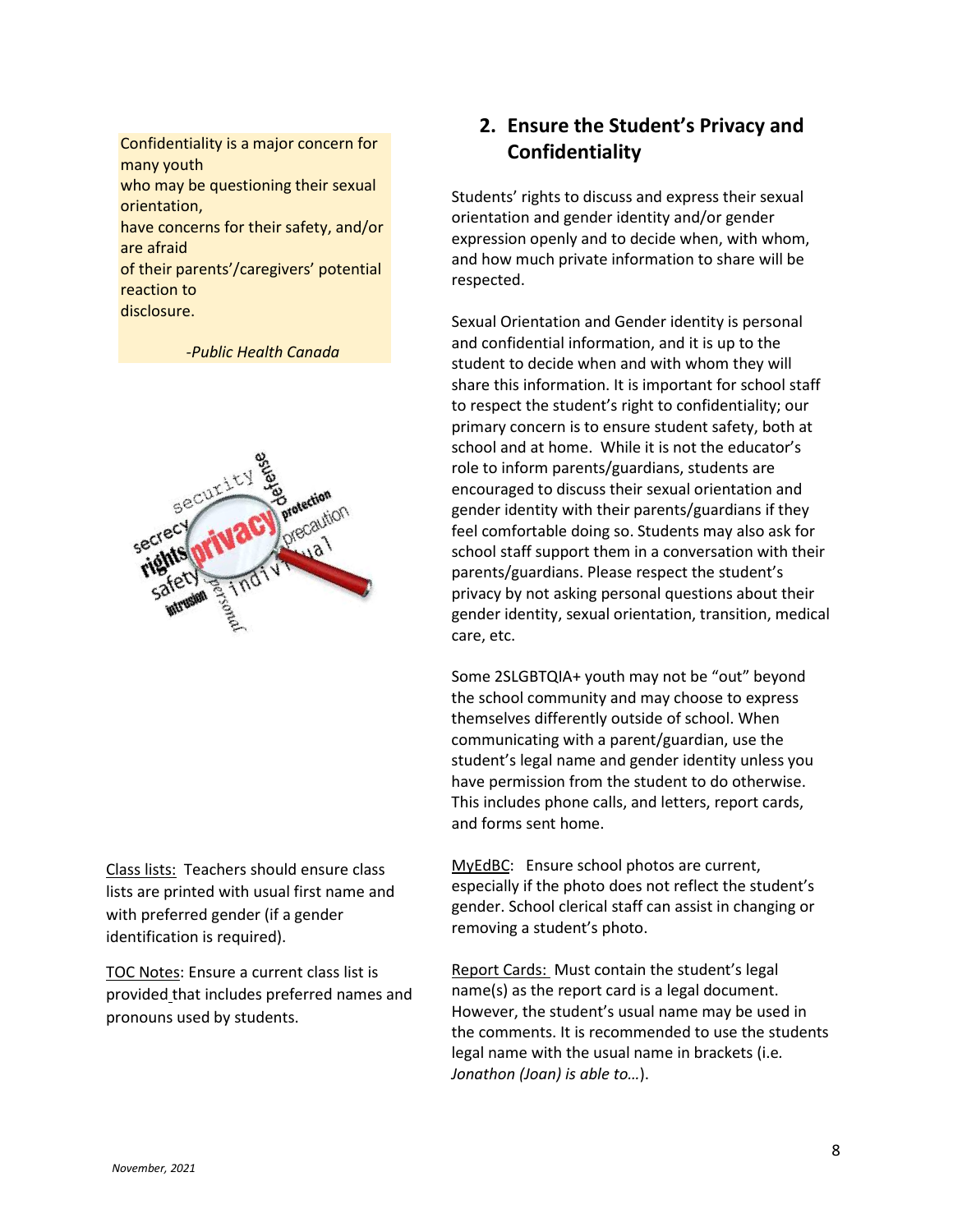*"Though the language of gender identity is contemporary, people who have challenged the stereotypical categories of gender have existed for much of human history. Gender variant and (transgender) individuals have existed in many cultures."* 

Language to describe gender variant identities is continually changing and keeping track can be challenging. Gender variant youth self-identify in many ways and have constructed a language about their identities and experiences that is critical for other individuals to understand and respect. If you are not sure of how an individual self-identifies, don't make assumptions. Let them tell you how they are selfidentifying. Admitting you are unaware is much more respectful than assuming and using the wrong language.

 *-Pubic Health Canada*

### **3. Use the Student's Name(s) and Pronoun(s)**

Trans, non-binary or gender fluid students should be addressed by the names and pronouns they use.

"Students will have the right to self-identification, which includes the name by which they wish to be addressed and the pronouns that correspond to their gender identity." *(B.C. Ministry of Education, SOGI 123*). This includes students who have *not* made official changes to their name and gender identity in MyEdBC and official records.

In your role as school staff:

• Prevent and address discrimination and harassment to ensure a safe and welcoming school climate;

• Model the consistent use of trans, non-binary or gender fluid students' names and pronouns;

• Recognize that it takes courage for a student to request that staff use their pronoun and name, and respond respectfully;

• Ask for explicit permission for whom to share selfidentified name and gender. Honour their wishes.

• If you make a mistake, offer a brief apology that does not draw attention to the student, and correct the use of their pronoun and/or name;

• A student's legal name and gender must be used in MyEdBC and at the top of the report card until there is an official name change with legal documentation and parent consent. The preferred name can be used in the body of the report card, if the student is comfortable with this.

• Ask school counsellor(s) to play a key role in supporting students and families compassionately. Working with the student to help them discuss their identity with their family remains important. With student permission, counsellors can continue efforts to engage family because that is the best way to move forward in gender affirmation.

• Encourage all staff to engage in professional development regarding safe and inclusive staff practices (using they/them pronouns for a singular student, reducing or eliminating gender-segregated activities, providing safe washroom/changeroom facilities, etc.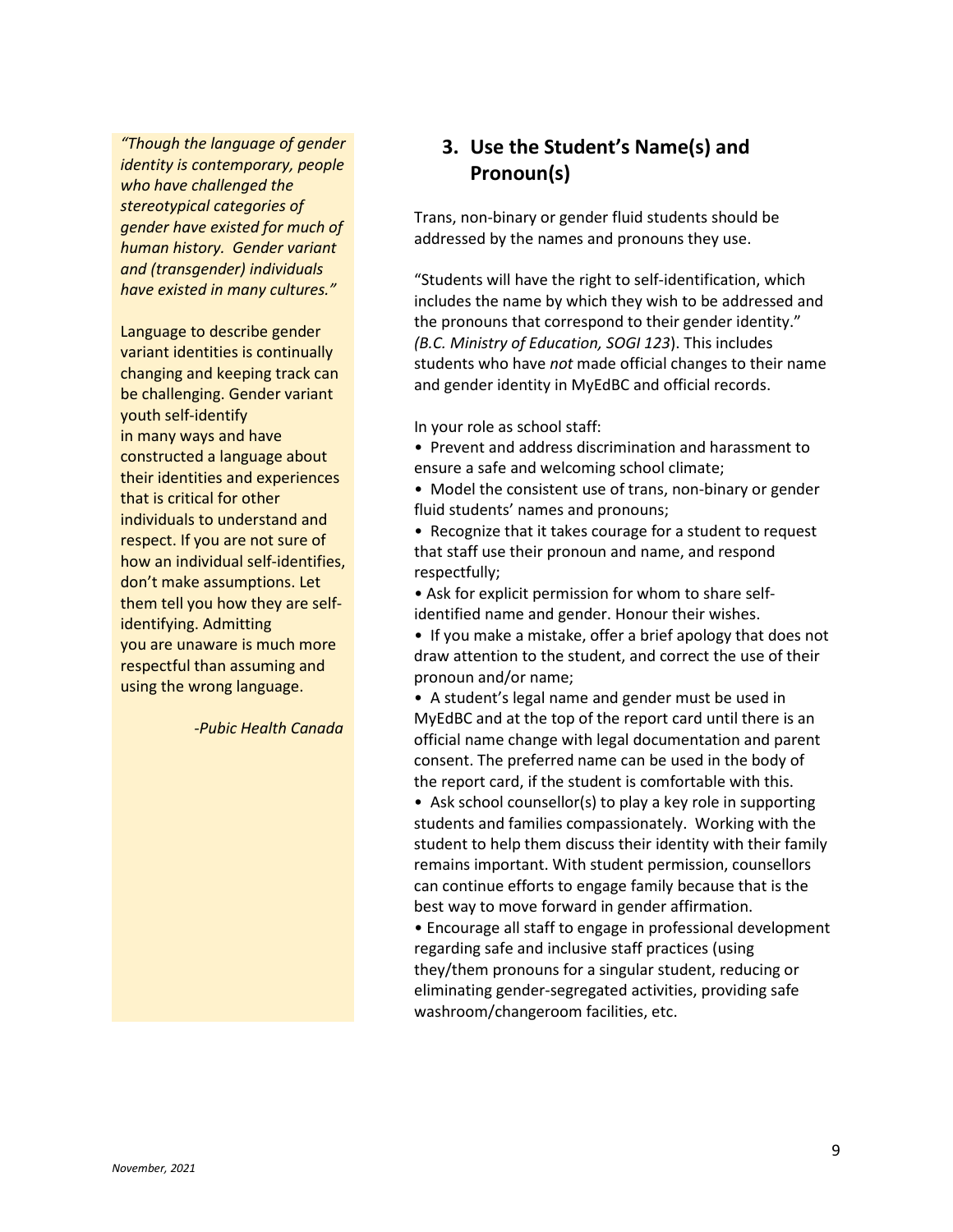

### **4. Respect the Student's Right to Express Their Gender Identity Through Clothing and Appearance**

Students have the right to dress in a manner consistent with their gender identity or gender expression. This includes students who may dress in a manner that is not consistent with societal expectations of masculinity/femininity. However, students must dress in a manner that complies with [School District No. 83](https://sd83.bc.ca/wp-content/uploads/2019/11/Policy-Binder-and-Index-2019-2020-as-of-November-22.pdf)  [Dress Code Policy 9010.](https://sd83.bc.ca/wp-content/uploads/2019/11/Policy-Binder-and-Index-2019-2020-as-of-November-22.pdf)

#### **Gender-Segregated Activities**

Schools should reduce or eliminate the practice of segregating students by gender.

### **5. Reduce or Eliminate Activities That Sort Students by Gender**

Schools will reduce or eliminate the practice of segregating students by gender. In situations where students are segregated by gender, trans/non-binary/gender-fluid students will have the option to be included in the group with which they are most comfortable. Gender-inclusive learning environments support gender diversity, and allow all students to participate and express themselves fully.

Examples of gender-inclusive practices include, but are not limited to:

- Using 'all genders' groupings and teams;
- Addressing your class and groups of students in non-gendered ways;
- Seating and lining students up randomly, not by gender.

• Giving students the opportunity to play at all centers at the primary level, so that they can dig, build, bake, and explore all activities. In the dress up center, encourage students to pretend to be whomever they want to, irrespective of gender;

• Displaying posters and books, and using curriculum that depicts a range of gender diversity;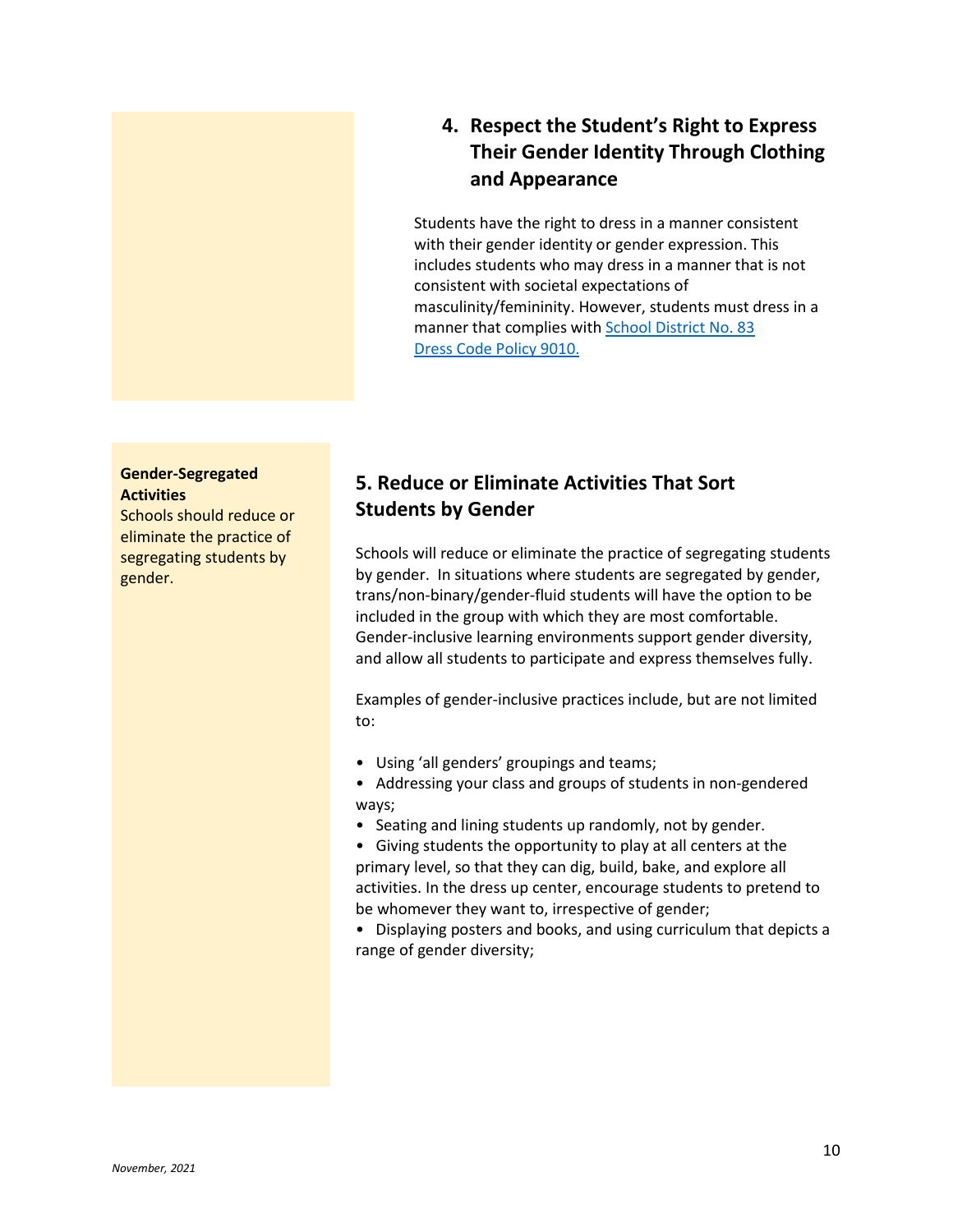In rare situations where students must be segregated by gender, students will have the option to be included with the group in which they feel most comfortable.

When gender-segregated groups are necessary, use inclusive practices:

• Indicate that the group is open to all self-identified girls or boys and that trans/non-binary /gender-fluid students are welcome to choose the group in which they are most comfortable;

• Whenever possible, also offer a group that is for all genders to maximize the participation and inclusion of students. Please refer to **Gender and Sexuality Alliance Manual** at the end of this guide as a resource for creating a GSA club in school.





#### **BC School Sports Handbook 2019-20:**

521.2 GENDER IDENTITY - A student-athlete may participate with the opposite sex in a sex-segregated sport on the basis that doing so would be consistent with his/her gender identity if the student-athlete's application under 521.0 is granted.

521.2.1 A student-athlete who does not identify as either binary gender or identifies as, "nongendered", or "gender neutral", may participate with the sex in which they feel most comfortable.

521.2.2 A student-athlete who identifies as "gender fluid", may participate with the sex they identify with at the time of the season of play if the student-athlete's application under 521.0 is granted. The student athlete may not switch genders within the season of play. If they wish to identify as the opposite gender in a different season of play.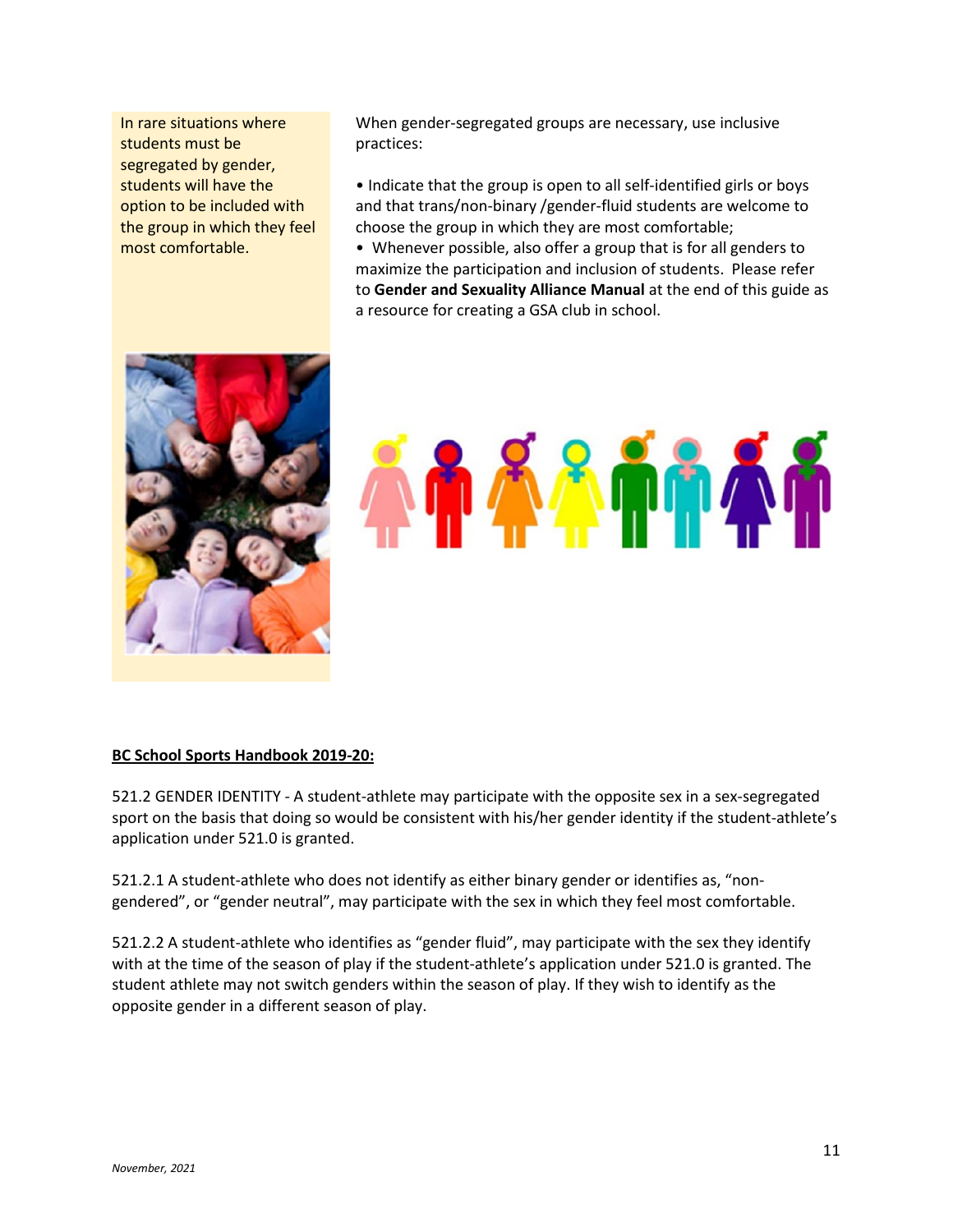### **6. School Field Trips**

When planning a fieldtrip that requires students to change clothing, whenever possible, choose a location that has a universal change room available for your class to use.

When planning a fieldtrip to venue that does not require changing, call ahead to find out the location of a single-use washroom. As with school sites, students have the right to use the washroom that corresponds to their gender identity but may choose to use a single-use washroom.

When planning an overnight fieldtrip, whenever possible, choose a location that has a single-use washroom, shower and a private sleeping accommodation available for students who would like to access these options. Students have the option of choosing roommates with whom they feel the most comfortable. However, as with all groups, the school staff reserve the right to determine groupings that are workable

### **6. Washrooms/Changerooms**

One of the main areas where gender variant people experience psychological/ emotional distress and harassment is in the use of public washrooms.

 *-Public Health Canada*

All students have the right to safe washrooms and change room facilities. Students have the right to use the washroom and change room in which they are most comfortable. Alternative options include, but are not limited to:

- Gender-free single-use washrooms;
- Designating a single-use washroom for use as a change room near P.E. facilities;
- Identifying a private area within the change room such as a bathroom or change room stall with a door available for all students to use.
- Function-based washroom signage.



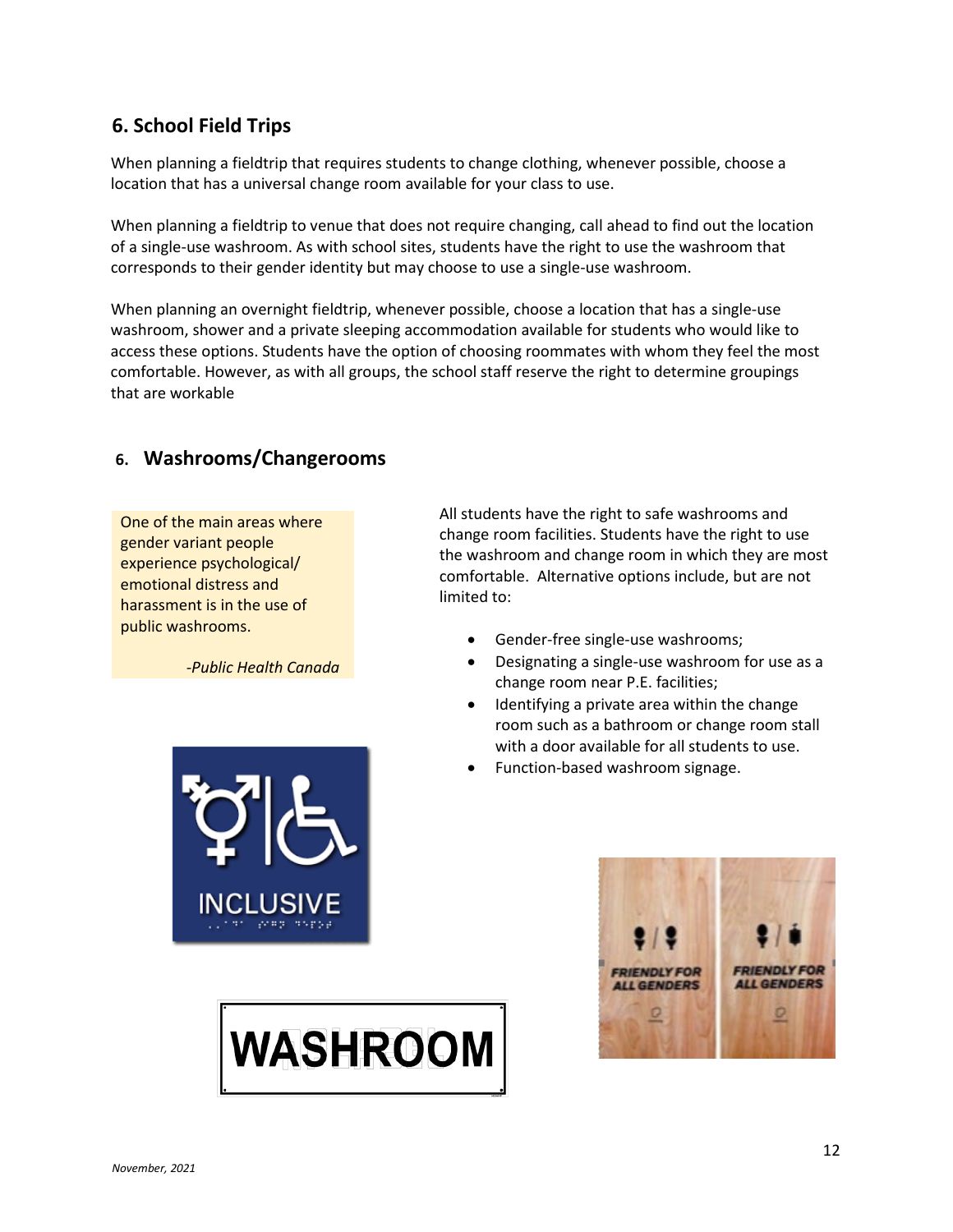# **CHECKLIST FOR CREATING A SUPPORTIVE SCHOOL ENVIRONMENT FOR 2SLGBTQIA+ STUDENTS**

- $\Box$  Establish a Student Support Team made up of an administrator, school counsellor and staff members with whom the student feels comfortable. Consult with the SOGI District lead if necessary.
- $\Box$  Meet with the student and/or their parent/guardian to discuss:
	- a. Washrooms and change rooms options
	- b. Participation in P.E. class and athletic activities.
	- c. Name and gender identity changes on MyEdBC and official records.
	- d. Student confidentiality and privacy.
	- e. The level of information to be shared with staff and students with regards to the student's name and pronoun changes.
- $\Box$  Provide the student with information about your school's GSA (Gender Sexuality Alliance) or rainbow/Pride/diversity club and community resources.
- $\Box$  With permission from the student and in consultation with their caregiver, inform the student's classroom teachers about the updated name(s) and pronoun(s).
- $\Box$  With permission from the student and in consultation with their caregiver, plan how to inform the student's classmates about the social transition and correct name and pronoun use. Plan classroom workshops, if you feel the class and students in the school would benefit from additional education in this area. If needed, contact the school counselor or SOGI District Lead to organize/support/facilitate classroom workshops.
- $\Box$  Follow up with the student and/or their caregiver to discuss the need for additional supports and to ensure that the plan (if any) is being carried out in a sensitive, supportive manner.
- $\Box$  Follow up with the student's teachers and other support staff members to address any concerns regarding safety and/or full inclusion of the student.
- $\Box$  Continue to include themes related to gender diversity in professional development and classroom presentations/activities.

### **SOGI Inclusive Classroom Checklist:**

**[https://www.sogieducation.org/all-educators-posts/sogi](https://www.sogieducation.org/all-educators-posts/sogi-inclusive-classroom-checklist-in-action)[inclusive-classroom-checklist-in-action](https://www.sogieducation.org/all-educators-posts/sogi-inclusive-classroom-checklist-in-action)**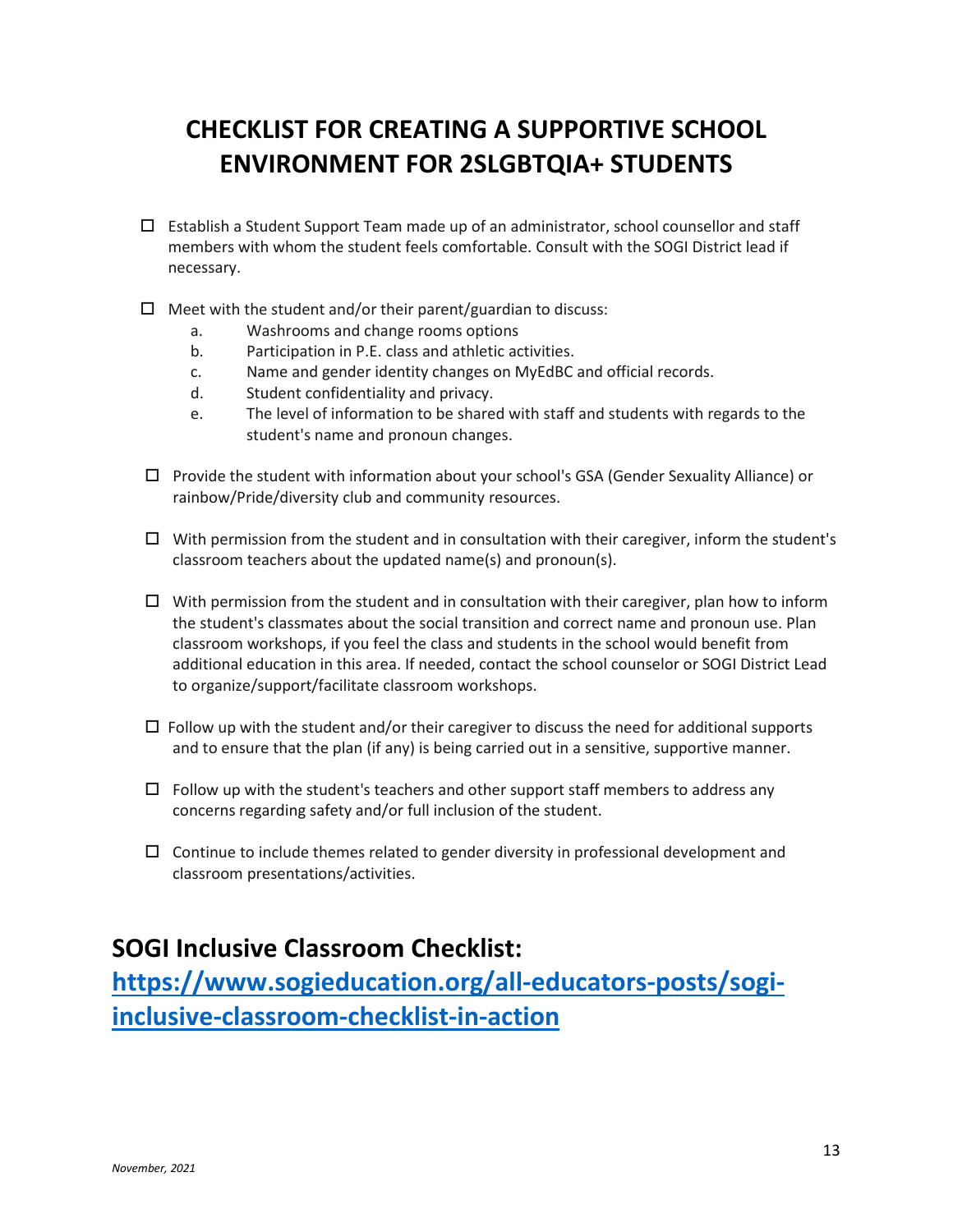## **GLOSSARY OF TERMS:**

#### **Ally**

Refers to a person who supports and celebrates diversity, interrupts oppressive remarks and actions, and willingly explores these biases within themselves.

#### **Asexual**

Refers to a person who has a lack of sexual attraction to others.

#### **Cisgender**

Refers to someone who identifies with the same gender they were assigned at birth and is used to call attention to the privilege of people who are not Trans.

#### **Coming out**

Is the process for some of becoming aware of one's sexual orientation or trans gender identity, accepting it, and telling others about it.

#### **Gay/Lesbian:**

A person who is mostly attracted to people of their own gender.

#### **Gender binary:**

When systems support that are only two, distinct, opposite genders. This is not supported by current research.

#### **Gender expression**

Refers to how someone outwardly manifests gender, for example, through clothing, mannerisms, speech patterns, hobbies, and social interactions.

#### **Gender fluid**

Refers to a person who does not identify themselves as having a fixed gender.

#### **Gender identity**

Refers to a person's internal, deeply felt, and brain-based sense of being either male, female, something other, or in between. Everyone has a gender identity.

#### **Gender expansive/creative**

Refers to a person who does not conform to society's expectations of their gender role or gender expression.

#### **Gender queer:**

A term that refers to people who identify outside of the male-female binary.

#### **Gender roles:**

The socially constructed and culturally specific behaviours such as communication styles, careers, family roles, and more, imposed on people based on their biological sex assigned at birth. It is important to note that gender interpretations and expectations vary widely among cultures and often change over time.

#### **Heteronormative:**

Refers to social roles and social structures that reinforce the idea that heterosexuality is the presumed norm and is superior to other sexual orientations.

#### **Homophobia:**

Fear or hatred of, aversion to, and discrimination against gay, lesbian and queer people. There are many levels and forms of homophobia, including cultural/institutional homophobia, interpersonal homophobia, and internalized homophobia.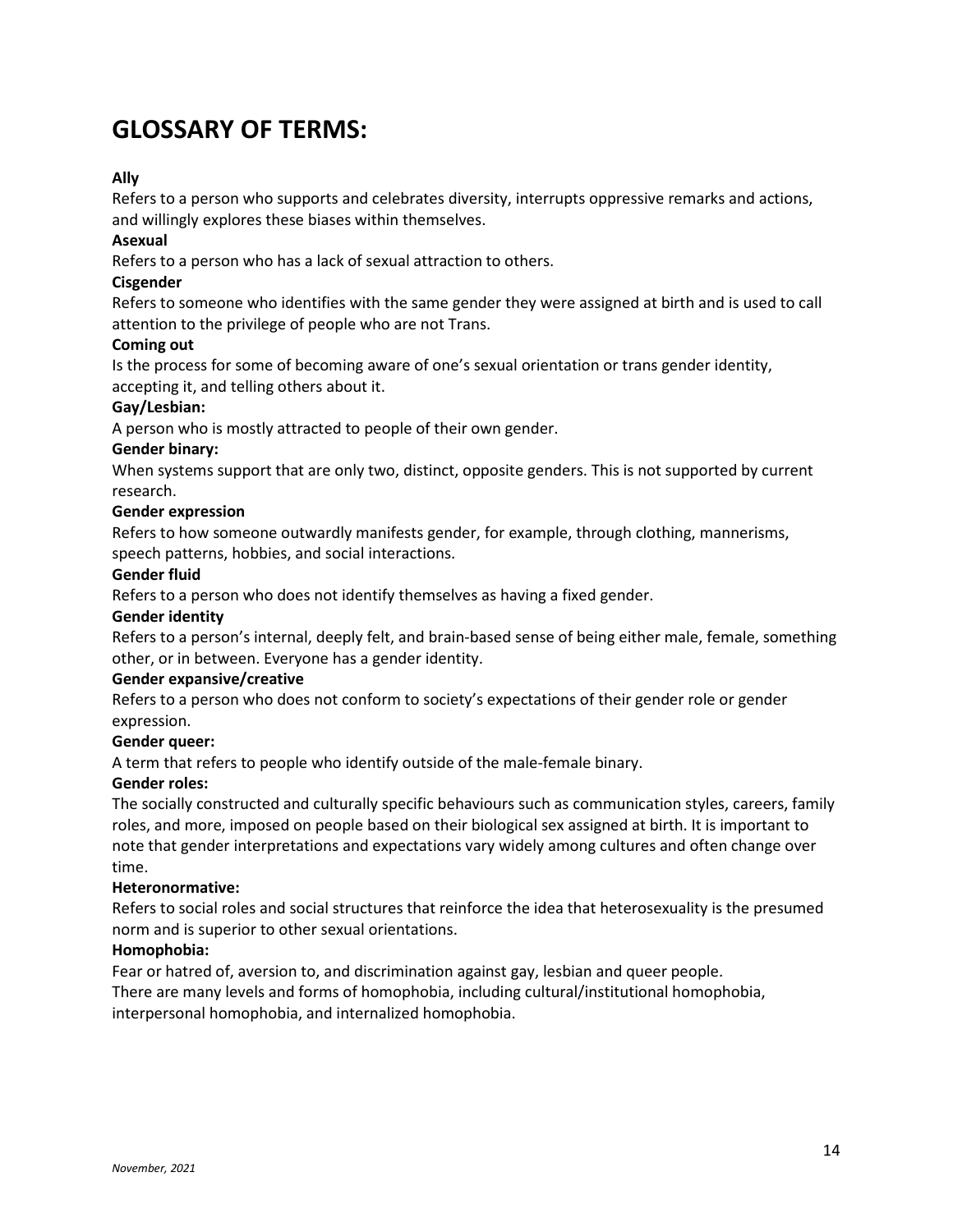#### **Inclusive language:**

The use of gender non-specific language (e.g. "partner" instead of "husband," or "they" instead of "she") to avoid assumptions around gender identity and sexual orientation, and to enhance the accessibility of information and services. Educational, social service, and health professionals are especially encouraged to use inclusive language until advised otherwise by the person they are talking to or about.

#### **Intersex:**

Intersex people may have external genitalia, which do not closely resemble the medical definition of male or female genitalia, or which have the appearance of both male and female genitalia; the genitalia of one sex and the secondary sex characteristics of another sex; or a chromosomal makeup that is neither XX nor XY but may be a combination of both. "Intersex" has replaced the term "hermaphrodite," which is widely considered outdated, inaccurate and offensive. An intersex person may or may not identify as part of the trans community.

#### **Non-binary:**

Refers to a person who identifies outside of the gender binary.

#### **2SLGBTQIA+:**

Acronym used to refer to Two Spirit, Lesbian, Gay, Bisexual, Transgender, Queer/Questioning, Intersex, Asexual, + other diverse ways of being and attraction.

#### **Outing someone:**

Outing someone: Accidentally or intentionally publicly revealing another person's sexual orientation or gender identity without their permission. This can cause social, physical, emotional, or economic danger for the person being "outed." Outing someone can sometimes be done as an act of hate.

#### **Transgender:**

People who have a gender identity or gender expression that differs from their sex assigned at birth. **Two Spirit:**

Some Aboriginal people identify themselves as two-spirit rather than as bisexual, gay, lesbian or transgender. Historically, in many Aboriginal cultures, two-spirit persons were respected leaders and medicine people. Before colonization, two-spirit persons were often accorded special status based upon their unique abilities to understand both male and female perspectives.

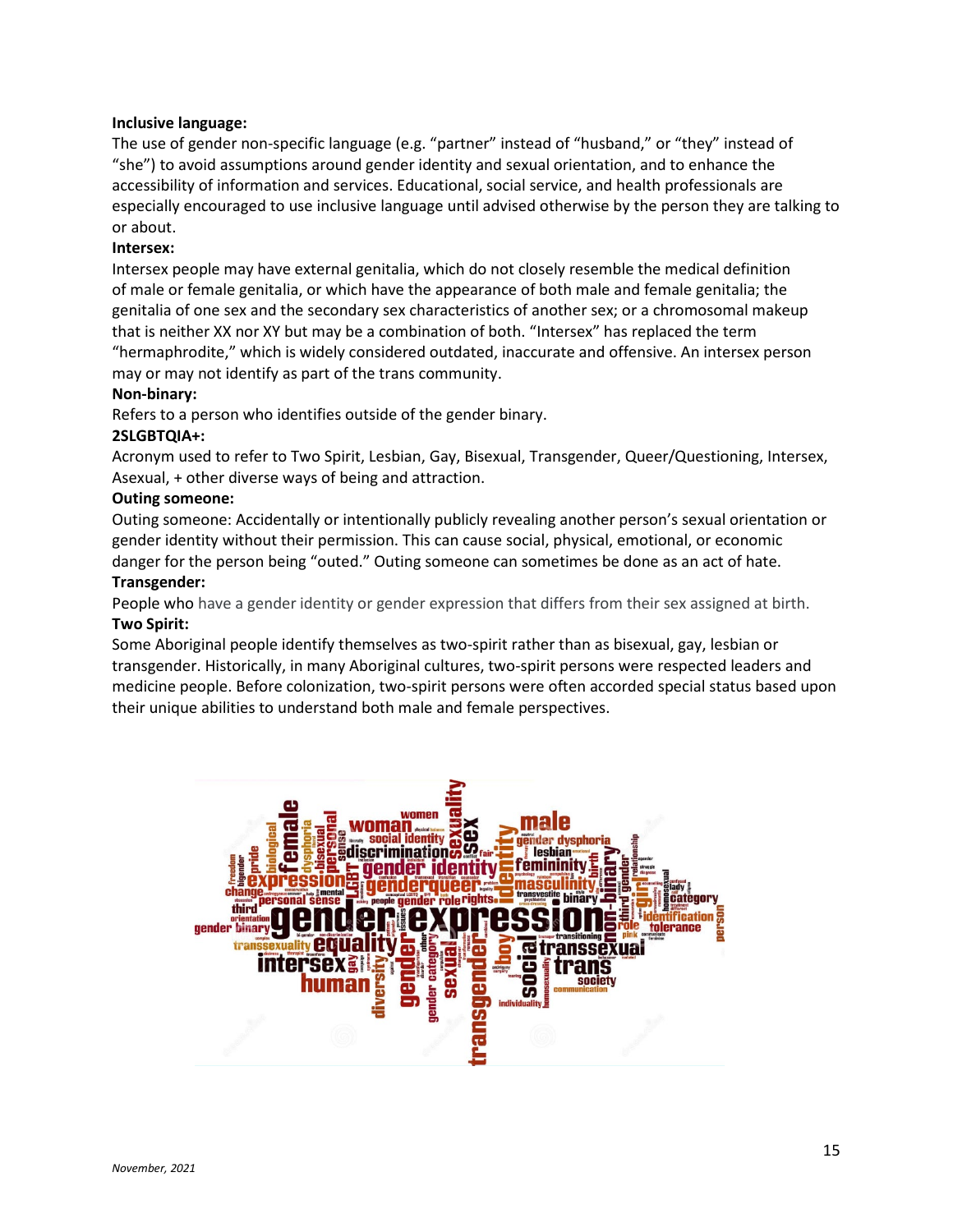# **RESOURCES**

#### **SOGI Inclusive Education Resource Guide**

This SOGI-Inclusive Education Resource Guide concisely shares practices recommended by educators who have been actively supporting students of all Sexual Orientations and Gender Identities (SOGI) for years.

<https://www.sogieducation.org/resource-guide>

#### **SOGI 1 2 3**

SOGI 1 2 3 shares proven SOGI-inclusive tools and resources in the areas of policy and procedures, inclusive environments and curriculum resources. [www.sogieducation.org](http://www.sogieducation.org/)

**SOGI 1 2 3 for Parents**

**<https://www.sogieducation.org/parents>**

#### **BC Teachers Federation**

The BCTF offers a variety of free workshops to teachers that aim to develop skills to interrupt, address, and challenge homophobia and transphobia within our classrooms and school communities <https://www.bctf.ca/advocacy-issues/social-issues#lgbtq2s+>

**\_\_\_\_\_\_\_\_\_\_\_\_\_\_\_\_\_\_\_\_\_\_\_\_\_\_\_\_\_\_\_\_\_\_\_\_\_\_\_\_\_\_\_\_\_\_\_\_\_\_\_\_\_\_\_\_\_\_\_\_\_\_\_\_\_\_\_\_\_\_\_\_\_\_\_\_\_\_\_\_\_\_\_\_\_**

#### **Out in Schools**

Out in Schools presentations and Learning Hub provide youth with opportunities not only to learn, but to do. The presentations offer a chance to build participation in and creation of Gender Sexuality Alliances across the province. The Rise Against Homophobia Video Contest offers youth the chance to make media as a vehicle not only for personal expression, but to shape more inclusive school communities.

<https://outonscreen.com/out-in-schools/>

#### **QMUNITY – BC's Queer Resource Centre**

QMUNITY is a non-profit organization based in Vancouver, BC that works to improve queer and trans lives. They provide a safer space for LGBTQ/2S people and their allies to fully self-express while feeling welcome and included.

<https://qmunity.ca/>

#### **Egale Canada Human Rights Trust**

Founded in 1995, Egale Canada Human Rights Trust is Canada's only national charity promoting lesbian, gay, bisexual, and trans (LGBT) human rights through research, education and community engagement <https://egale.ca/>

#### **A Gender and Sexuality Alliance Manual**

This manual was developed to enhance the resources available to 2SLGBTQIA+ youth and supportive adults who are taking on leadership roles to create safer, more inclusive communities for 2SLGBTQIA+ youth.

<http://www.phsa.ca/transcarebc/Documents/Child-youth/So-you-wanna-start-a-gsa.pdf>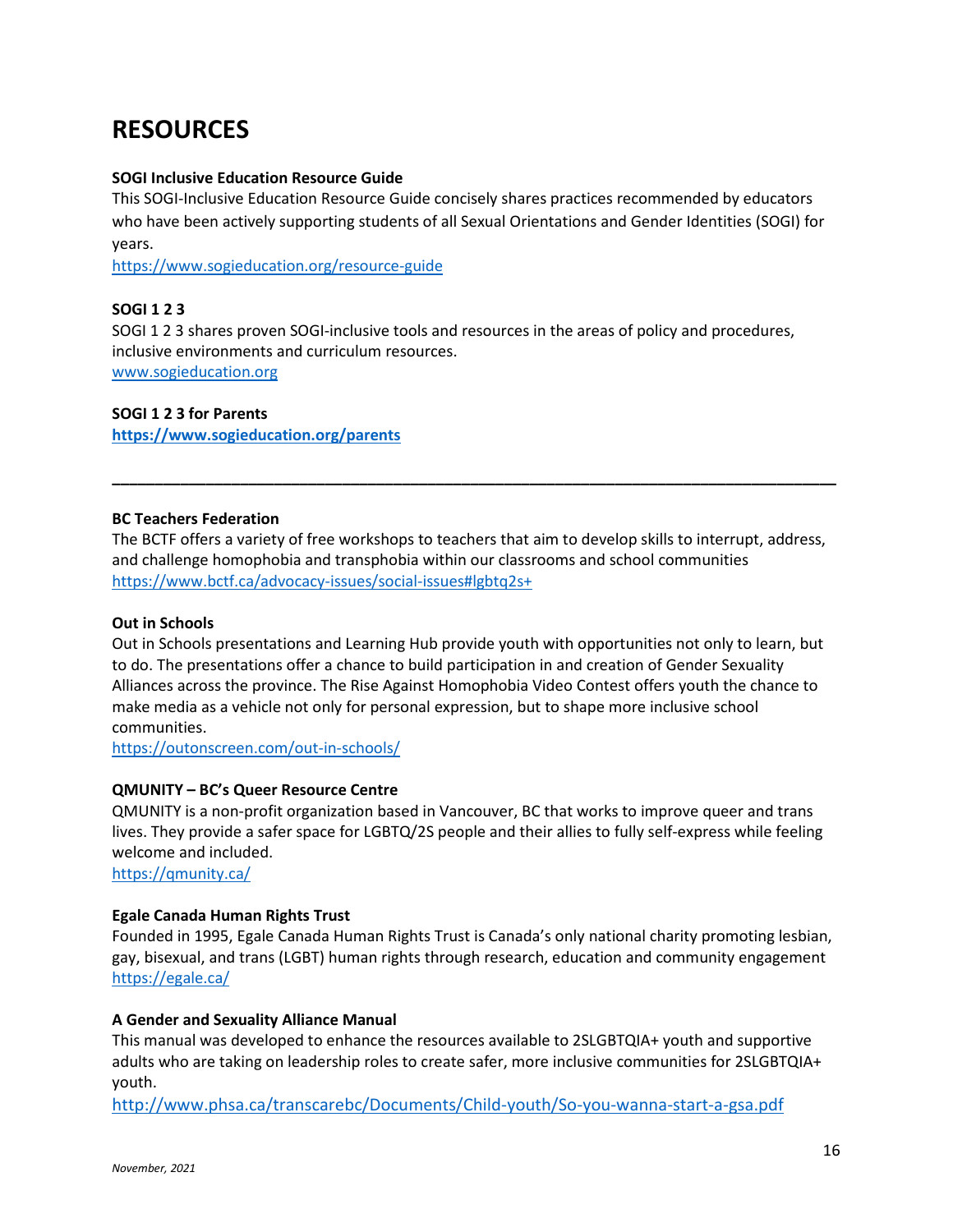#### **Gender Unicorn**

Trans Student Educational Resources has created the Gender Unicorn graphic with significant changes to more accurately portray the distinction between gender, sex assigned at birth, gender expression and sexuality/attraction.

**<https://transstudent.org/gender/>**

#### **Trans Care BC**

The Trans Care BC program aims to enhance the coordination of trans health services and supports across the province, bringing gender-affirming care closer to home wherever possible. <http://www.phsa.ca/our-services/programs-services/trans-care-bc>

#### **Gay, Lesbian and Straight Education Network (GLSEN)**

The leading national US-based education organization focused on ensuring safe and affirming schools for LGBTQ students.

<http://www.glsen.org/>

#### **Parents, Families and Friends of Lesbians and Gays (PFLAG)**

PFLAG Canada is a national charitable organization, founded by parents who wished to help themselves and their family members understand and accept their non-heterosexual children <http://pflagcanada.ca/>

#### **Pride Education Network**

The Pride Education Network of teachers, administrators, support staff, youth and parents strives to make the B.C. school system more welcoming and equitable for LGBTQ students and staff, and queer families.

<http://pridenet.ca/>

#### **School District No. 83 District Resource Centre**

Many classroom books that represent diverse families and support students who have diverse gender and gender expression. SEARCH TERM: SOGI

#### **Stigma and Resilience Among Vulnerable Youth Centre (SARAVYC)**

12 evidence based facts about 2SLGBTQIA+ youth and their cisgender peers in BC. <https://www.saravyc.ubc.ca/2018/10/02/lgbtq-students-in-british-columbia-12-evidence-based-facts/>

#### **Publications**

- *Canadian Guidelines for Sexual Health Education*. Sex Information and Education Council of Canada.
- *The Gender Spectrum What Educators Need to Know* (Pridenet.Ca)
- *The Every Teacher Project on LGBTQ Inclusive Education in Canada's K-12 Schools.* Manitoba Teachers' Society.
- *Questions & Answers Gender Identity in Schools*. Public Health Agency of Canada.
- *Questions & Answers Sexual Orientation in Schools*. Public Health agency of Canada.
- Safe and Caring Schools for Two Spirited Youth A Guide for Teachers and Students. The Society for Safe and Caring Schools & Communities, Alberta.